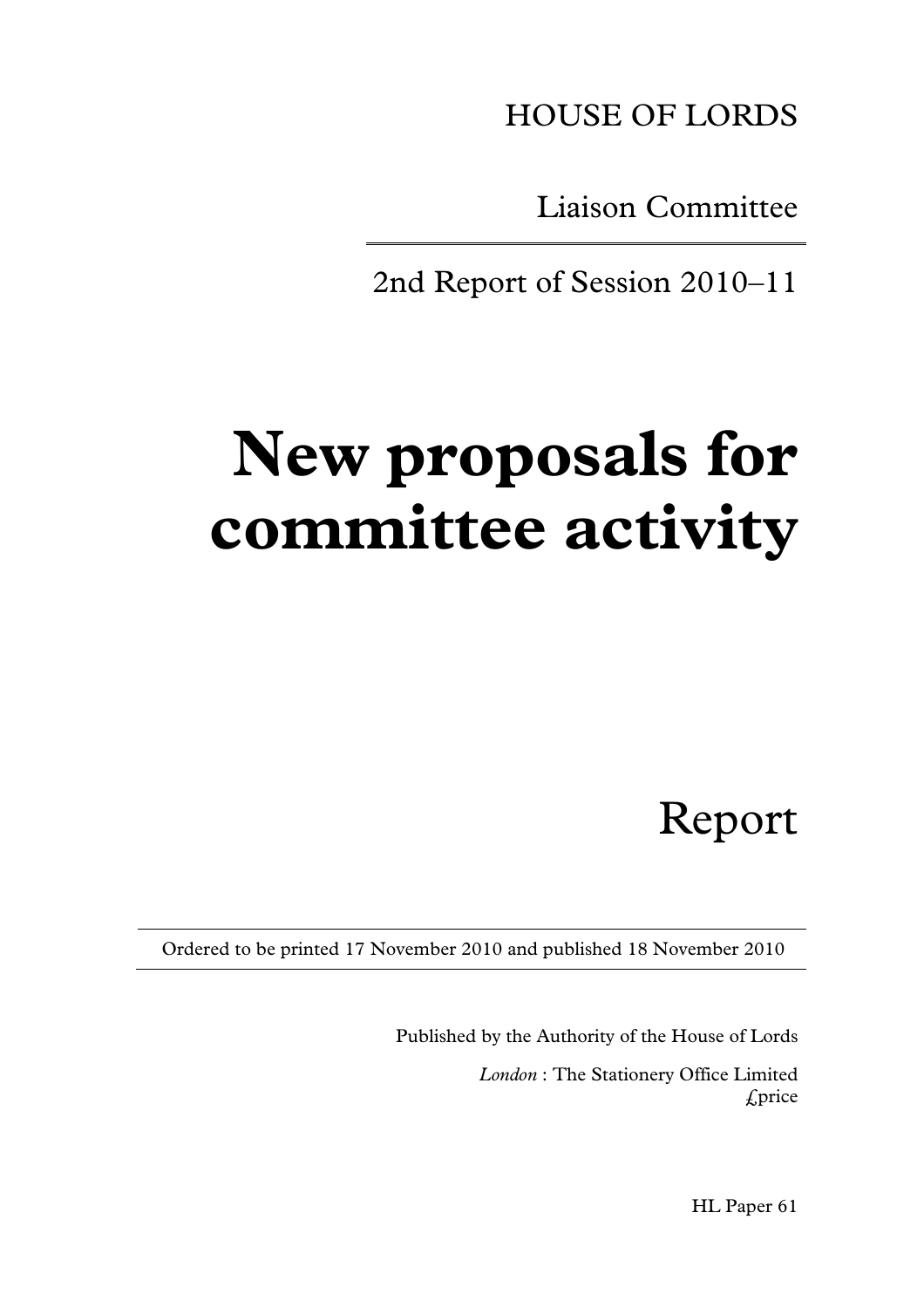# *The Liaison Committee*

The Liaison Committee advises the House on the resources required for select committee work and allocates resources between select committees; reviews the select committee work of the House; considers requests for *ad hoc* committees and reports to the House with recommendations; ensures effective co-ordination between the two Houses; and considers the availability of Lords to serve on committees.

## *Current Membership*

The Members of the Liaison Committee are: Lord Brabazon of Tara (Chairman) Lord Alderdice Lord Campbell-Savours Baroness Corston Baroness D'Souza Lord Fellowes Lord McNally Baroness Perry of Southwark Baroness Royall of Blaisdon Lord Strathclyde Viscount Ullswater

# *Declaration of Interests*

A full list of Members' interests can be found in the Register of Lords' Interests: http://www.publications.parliament.uk/pa/ld/ldreg/reg01.htm

# *General Information*

General information about the House of Lords and its Committees is on the internet at http://www.parliament.uk/business/committees/

# *Committee Staff*

The current staff of the Committee are Edward Ollard (Clerk) and Joanna Lukens (Committee Assistant).

# *Contacts for the Liaison Committee*

All correspondence should be addressed to the Clerk of the Liaison Committee, House of Lords, London SW1A 0PW. The telephone number for enquiries regarding the Committee's work is 020 7219 4911.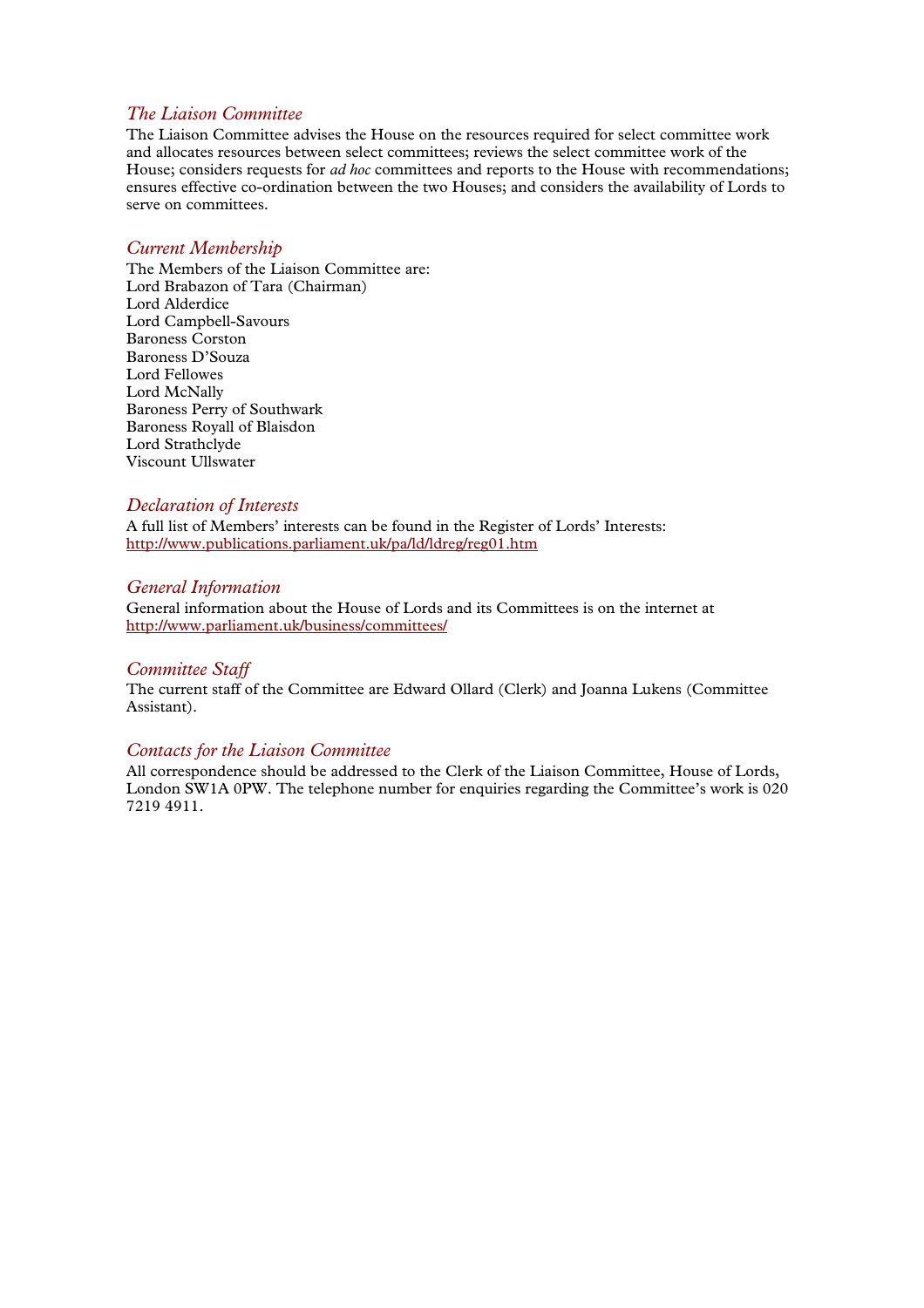# **Second Report from the Liaison Committee**

# **NEW PROPOSALS FOR COMMITTEE ACTIVITY**

- 1. In June<sup>1</sup> the House agreed to our recommendations for the principles which we should apply in considering proposals for committee activity. These were:
	- (a) House of Lords committees should generally seek to complement rather than duplicate the areas of scrutiny of House of Commons committees and other Lords committees;
	- (b) we will continue to support the appointment of one *ad hoc* committee at any one time, though there is a case for *ad hoc* committees with narrower and more topical remits conducting shorter inquiries;
	- (c) new sessional committees should be appointed for a limited time only;
	- (d) we will continue to keep resource requirements closely under review to ensure that committee work provides value for money, and can be supported by members;
	- (e) in assessing proposed or existing committees we will consider whether the committee activity in question represents a productive use of the resources of the House and the administration and, where there is a need to prioritise between two or more alternatives, whether it represents a more productive use than the others in existence or proposed;
	- (f) we will continue to seek to evaluate potential impact when considering new proposals for committees, or reviewing existing activity.
- 2. Since then, the Government has announced its intention to invite the House to agree to three pre-legislative joint committee inquiries in the New Year, on House of Lords Reform, Parliamentary Privilege and Defamation. Each of these has the potential to be very significant undertakings, depending on the deadlines set, and will make demands on staff and member resources. The Leader's Group on Working Practices may also consider suggestions on the scope and scale of committee activity, which we may need to assess in due course. It is against this background that we have also received proposals for three new units of committee activity, which we consider in this report.

# **HIV/AIDS in the United Kingdom**

3. The Committee considered a proposal from Lord Fowler for the establishment of an ad hoc committee on HIV/AIDS in the United Kingdom (Appendix 1).

 <sup>1</sup> HL Deb 16 June 2010, col 983.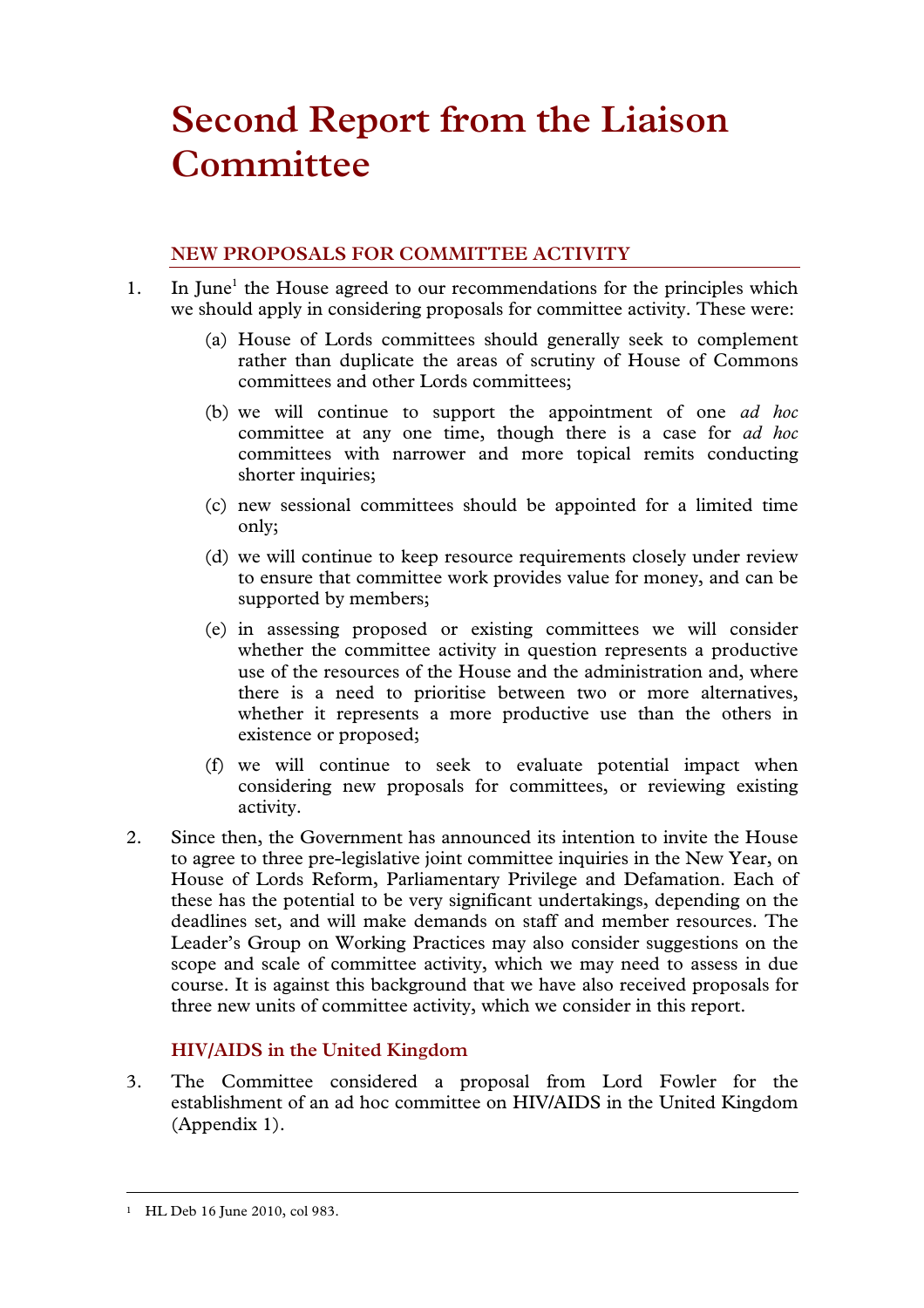# 4 SECOND REPORT FROM THE LIAISON COMMITTEE

- 4. Lord Fowler suggests that an inquiry 25 years after the HIV/AIDS outbreak was first recognised would be opportune. He does not cite any pressing topical reason for an inquiry now, though he suggests that there would be likely to be lessons to be learned from a United Kingdom inquiry which would have international relevance. In addition we note that the Government's new proposals for reform of the National Health Service would be a relevant factor in any inquiry, given that Lord Fowler suggests that there might be a tension between priorities towards HIV/AIDS policy at local and national levels. He has suggested that an inquiry could be reasonably short, reporting within six months.
- 5. We are conscious of the fact that there has been a hiatus of over a year in the appointment of an ad hoc committee, given the short last Session of the last Parliament and the General Election. As we noted in our last report, we think that ad hoc committees can be a valuable form of scrutiny and we welcome suggestions for such committees. We also note that our preference for committees—including ad hoc committees—to be time-limited is even more relevant in the current Session, given that an ad hoc committee appointed for the whole Session would be in existence for a long time.
- 6. We consider that an inquiry into HIV/AIDS in the United Kingdom meets the criteria which we proposed to the House in our last report. Although we accept that there is no imminent deadline for an inquiry we consider that it would be timely. We agree with Lord Fowler that such an inquiry should be concluded by the Summer Recess of 2011. In recommending an inquiry we are mindful of the fact that health policy is a devolved matter. Though the powers of House of Lords committees to inquire into devolved matters have not been formally limited we recommend that the scope of the inquiry is limited to issues of general relevance throughout the United Kingdom and does not extend into consideration of issues particular to the devolved nations.
- 7. **We recommend the appointment of an ad hoc committee on AIDS/HIV in the United Kingdom, to report by the Summer Recess in 2011.**

# **Regulation**

- 8. The Committee considered a proposal from Lord Ramsbotham for the appointment of a select committee on regulation, with particular reference to "the burden of regulation that impacts on public services" (Appendix 2).
- 9. We recommended the establishment of an ad hoc committee "to consider the regulatory process" in  $2006^2$ , following a recommendation by the Constitution Committee in 2004<sup>3</sup> that a permanent joint committee be established to scrutinise "the regulatory state". The ad hoc committee decided to focus on regulators rather than regulation, and to look only at the work of the major UK economic regulators. It reported in 2007<sup>4</sup>. One of its recommendations was that a joint committee of both Houses be set up in line with the recommendations in the Constitution Committee's Report. If it proved impossible to set up such a committee the Regulators Committee

 <sup>2 2</sup>nd Report 2005–06, HL Paper 174.

<sup>3</sup> The Regulatory State: Ensuring its Accountability, 6th Report 2003–04, HL Paper 68.

<sup>4</sup> Report from the Select Committee on Regulators, UK Economic Regulators, 2006–07, HL Paper 189.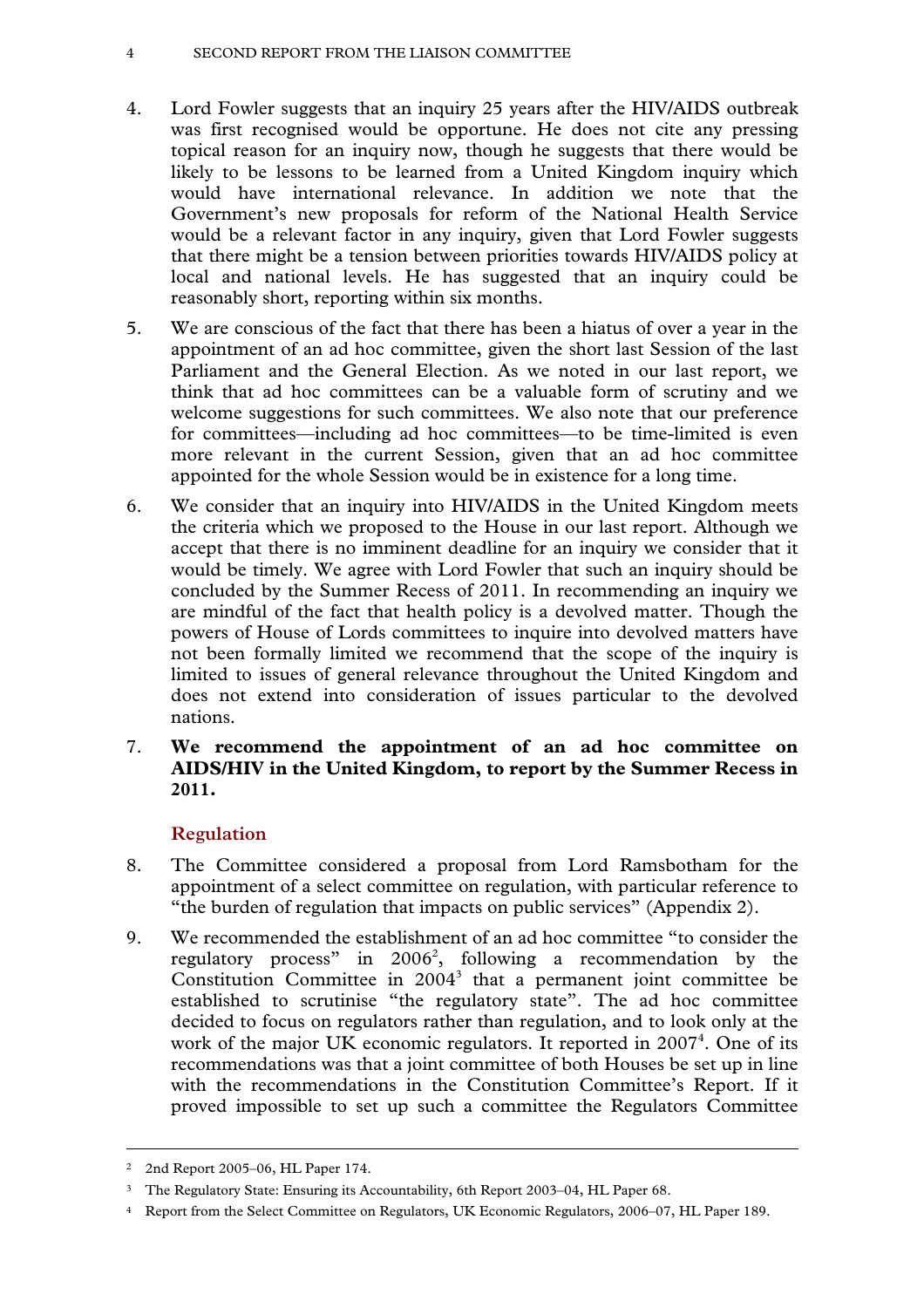recommended that a sessional committee be set up in the House of Lords. We are aware that other Members have expressed support for this recommendation from time to time.

- 10. We have considered further the scope and focus of a committee on regulation. "Regulation" in the sense of the establishment and enforcement of legal and other standards encompasses a huge sweep of public policy. The ad hoc committee found that the breadth of its remit was problematic, even in its more focussed form. We note that individual departmental select committees of the Commons have oversight of regulatory activity within the remit of the government departments they scrutinise, and that House of Lords committees consider aspects of regulation in their policy and scrutiny work.
- 11. The Government is currently reviewing the role and remit of all Non-Departmental Public Bodies, including those with regulatory functions, and the scope and potentially the existence of a number of them could be altered as a result. Powers to achieve this are included in the Public Bodies Bill, which the House recently decided not to commit to a select committee. In addition the proposed Freedom Bill or Bills will include measures to "roll back the State, reducing the weight of government imposition on citizens that has increased in recent years through legislation and centralised programmes". So there is significant upheaval in this sector. In these circumstances we think it would be difficult for any committee to scope and plan its work, and we have doubts about what impact any inquiry would be likely to have.

# 12. **We do not recommend the appointment of a committee on regulation.**

# **Joint Committee on the United Kingdom Statistics Authority**

- 13. In our 1st Report of 2007–08<sup>5</sup>, the Committee gave its support in principle to Lord Jenkin of Roding's suggestion for the establishment of a joint committee on the Statistics Board (now the United Kingdom Statistics Authority, or UKSA), which came into being on 1 April 2008. The Leader of the House agreed to relay our views to the Leader of the House of Commons, but in the event the House of Commons was not persuaded of the merits of a joint committee. Instead, the Commons put in place arrangements for the new Authority to be scrutinised by the Public Administration Committee. Given the need for the support of the House of Commons, there was no practical way to pursue the suggestion for a joint committee further. Lord Jenkin has now invited us to reconsider the matter in this new Parliament (Appendix 3).
- 14. In his original submission to us Lord Jenkin argued that the work of the new Board would be assisted if there was a mechanism for Parliament to support the Board in its work and in particular to hold to account those public bodies which the Board regarded as falling down in their use of statistics. Since then new arrangements for parliamentary oversight have been established through the Public Administration Committee of the House of Commons. Lord Jenkin argues that this oversight is insufficient. On the other hand we note that in a recent submission to the Treasury Committee in the House of Commons the UKSA discussed parliamentary accountability in the following

 <sup>5</sup> HL Paper 33.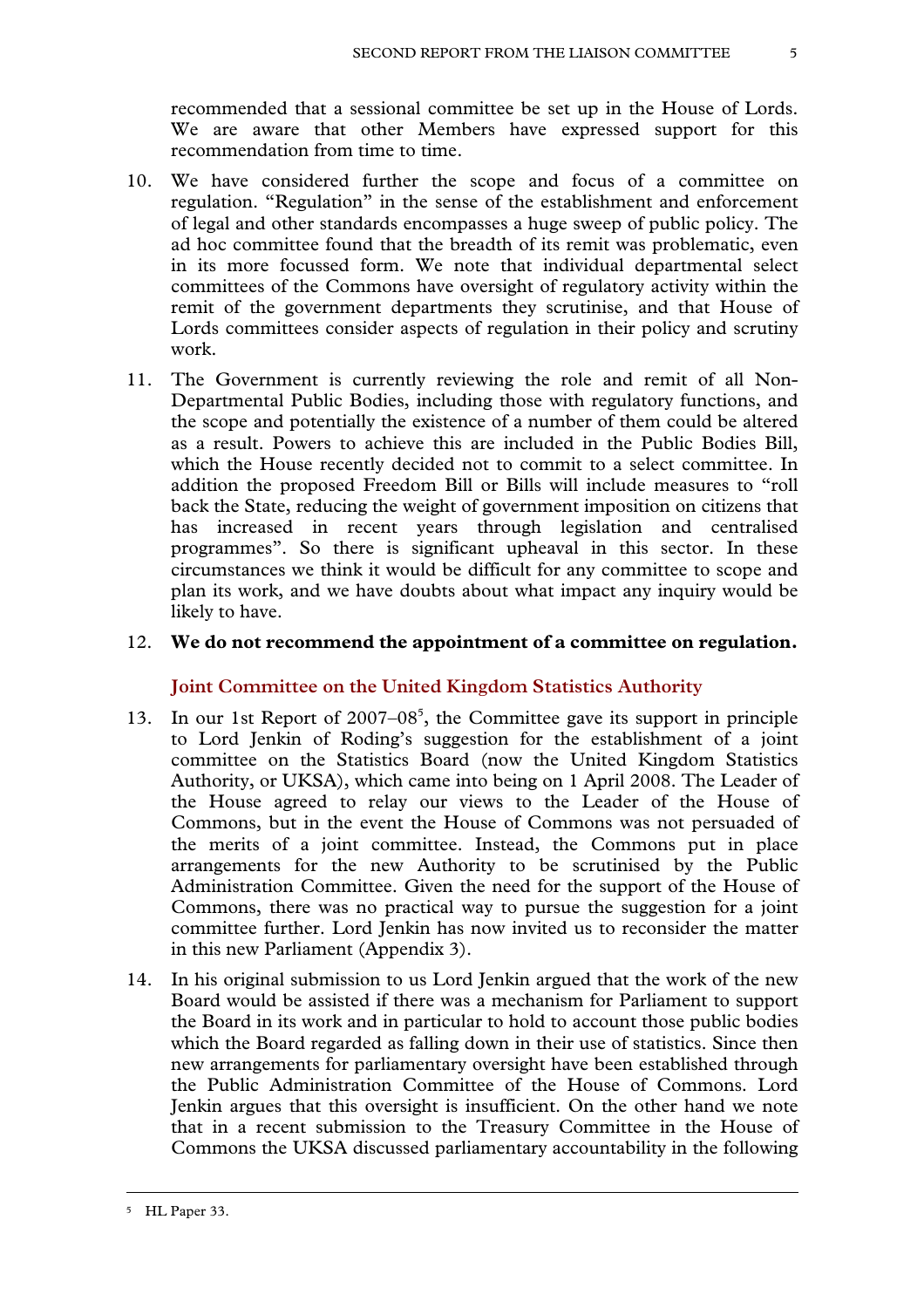### 6 SECOND REPORT FROM THE LIAISON COMMITTEE

terms: "The Statistics Authority reports directly to the UK Parliament and the devolved legislatures. The Authority most routinely reports to the House of Commons Public Administration Select Committee, and other committees as required. The Authority values the constructive and engaging relationship that has been built with the Public Administration Select Committee since April 2008. Direct reporting to Parliament is regarded by the Authority as a visible instrument of its independence from government."6 Given that scrutiny arrangements exist, and that they appear to be working, we are unpersuaded of the case to seek to supplant them through the establishment of a different and more elaborate scrutiny mechanism. In our view this would be contrary to the principles of complementarity and value for money which the House has so recently endorsed.

# 15. **We do not recommend the appointment of a joint committee on the United Kingdom Statistics Authority.**

 <sup>6</sup> Unprinted evidence to the Treasury Select Committee: Office for Budget Responsibility. http://www.publications.parliament.uk/pa/cm201011/cmselect/cmtreasy/memo/385/wm/385wm05.htm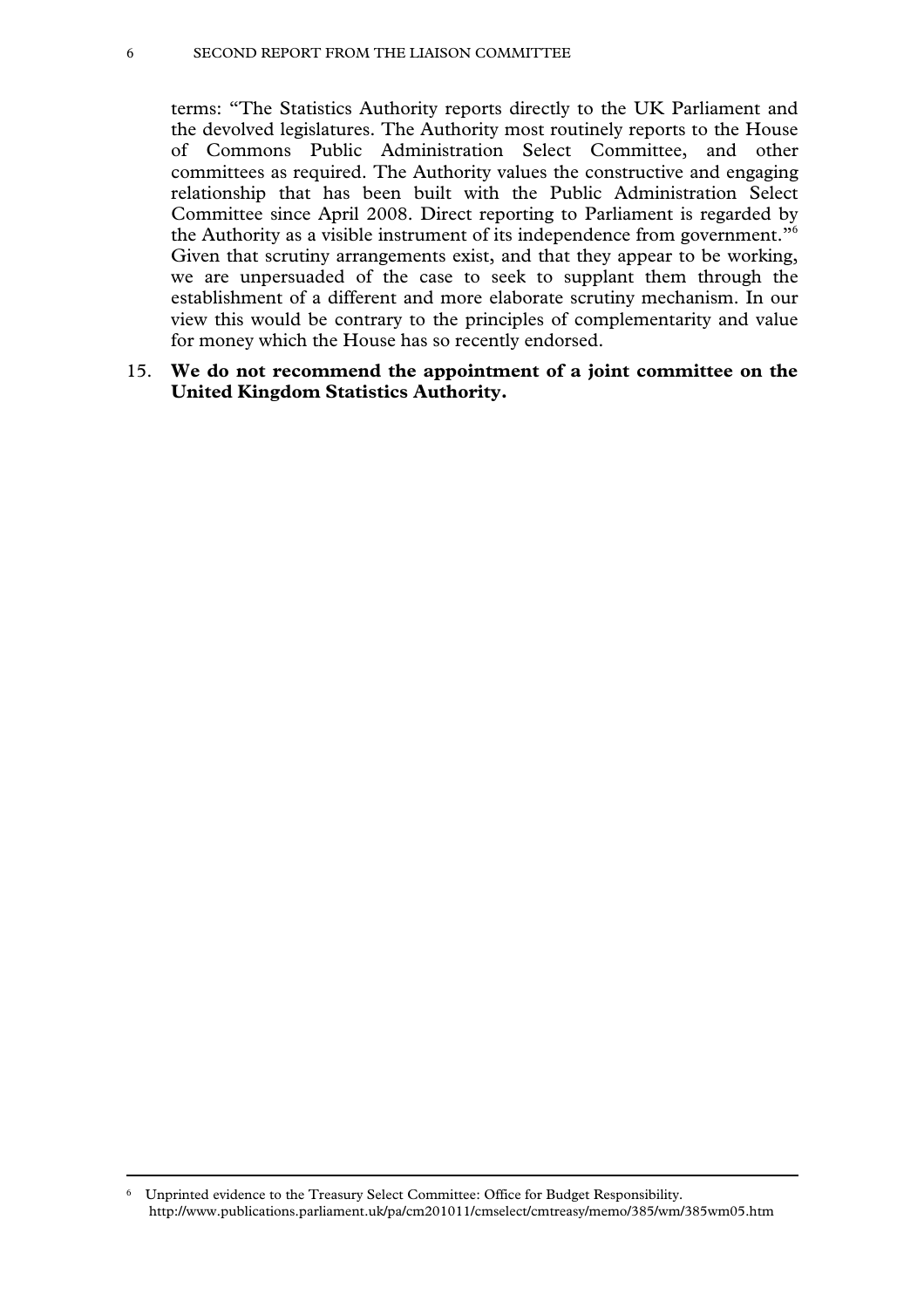# **APPENDIX 1: LETTER TO LORD BRABAZON OF TARA FROM LORD FOWLER**

# **HIV/AIDS 25 Years On**

I would like to make the following proposal for a short inquiry into HIV/AIDS in the United Kingdom. In this proposal I am supported by Baroness Gould of Potternewton, Baroness Masham of Ilton and Baroness Barker.

It is now almost exactly a quarter of a century since HIV/AIDS was recognised as a serious health threat in this country. Since then various efforts have been made to check the spread of the infection. Nevertheless today the number of people living with HIV is almost 100,000. At current rates there will be nearly 150,000 people with HIV by 2015. It will be the fastest growing serious health condition in the UK.

The plan would be to see how this public health problem has developed and what proposals can be made to government to reduce the spread. It should be emphasised that we are not talking here of vast new spending commitments. Indeed if prevention can be made to work then the National Health Service budget would undoubtedly benefit. Because of dramatic advances in medicine HIV is now treatable which is in dramatic contrast to the position 25 years ago. However the reverse side of that coin is that the long term care costs for the National Health Service are rising sharply and we would wish to inquire into the exact costs here.

The Committee's areas of investigation would include:

- An examination of the success of failure of current policies. For example, the committee should review the success or otherwise of ways of treating injecting drug users. The clean needle exchange policy is in contrast to a number of other major countries who say that it encourages and condones criminality. The committee should also examine whether public education has been effective and how it might be improved.
- The importance of early diagnosis. Currently about 27 per cent of those with HIV do not know that they are infected. This is serious for them as the evidence suggests that the sooner treatment is started the more likely it is that the patient will live a long life. It is also serious from the public's point of view because clearly it can lead to further spread of the infection. Current research shows that almost two thirds of onward transmission is from people who have not yet themselves been diagnosed.
- Testing. This is crucial if improvements are to be made. The committee should examine how this could be done and might also consider whether new entrants who are settling in the country should be tested at GPs' surgeries given that drugs now exist to treat the condition. This is advocated by a number of consultants.
- The role of General Practitioners. They occupy a very important role in preventing the spread. However some evidence suggests that their knowledge of HIV is not as great as it could be. What can be done here to help the position?
- Local priorities. The general policy of all parties is to put responsibility in health to the local level. The question is whether doing this can put a condition like HIV at the bottom of the list of priorities. Should there be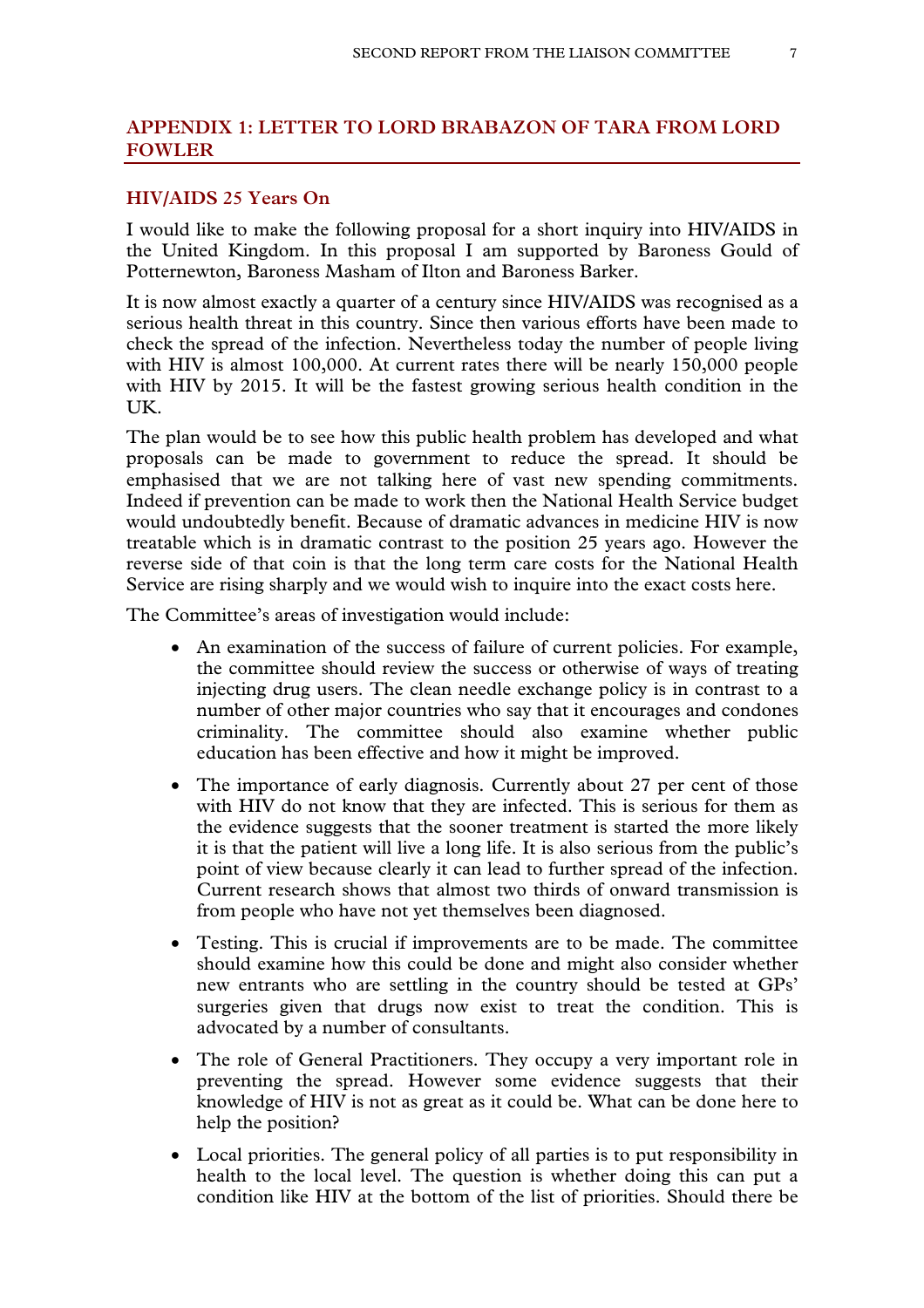some national responsibility to ensure that this is an area which is not neglected?

• Discrimination. Although the health position has improved dramatically there is evidence of discrimination—including discrimination in the workplace—which should be tackled.

We have been careful to confine the inquiry to HIV/AIDS. It would be tempting to mount a much larger inquiry into public health generally. However it seems to us that this is beyond what a short inquiry can achieve. Clearly there is some read across to other conditions like Hepatitis B and C and TB. Equally clearly there is a major international dimension. Hopefully anything we propose may have some relevance to this wider problem but we would not consider it part of our role to try to review the different areas of the world.

In précis then our proposal would be for a clearly focused inquiry into the position inside the United Kingdom with the hope that anything we propose would be to the benefit of those suffering from HIV and for the general health policy.

12 JULY 2010 LORD FOWLER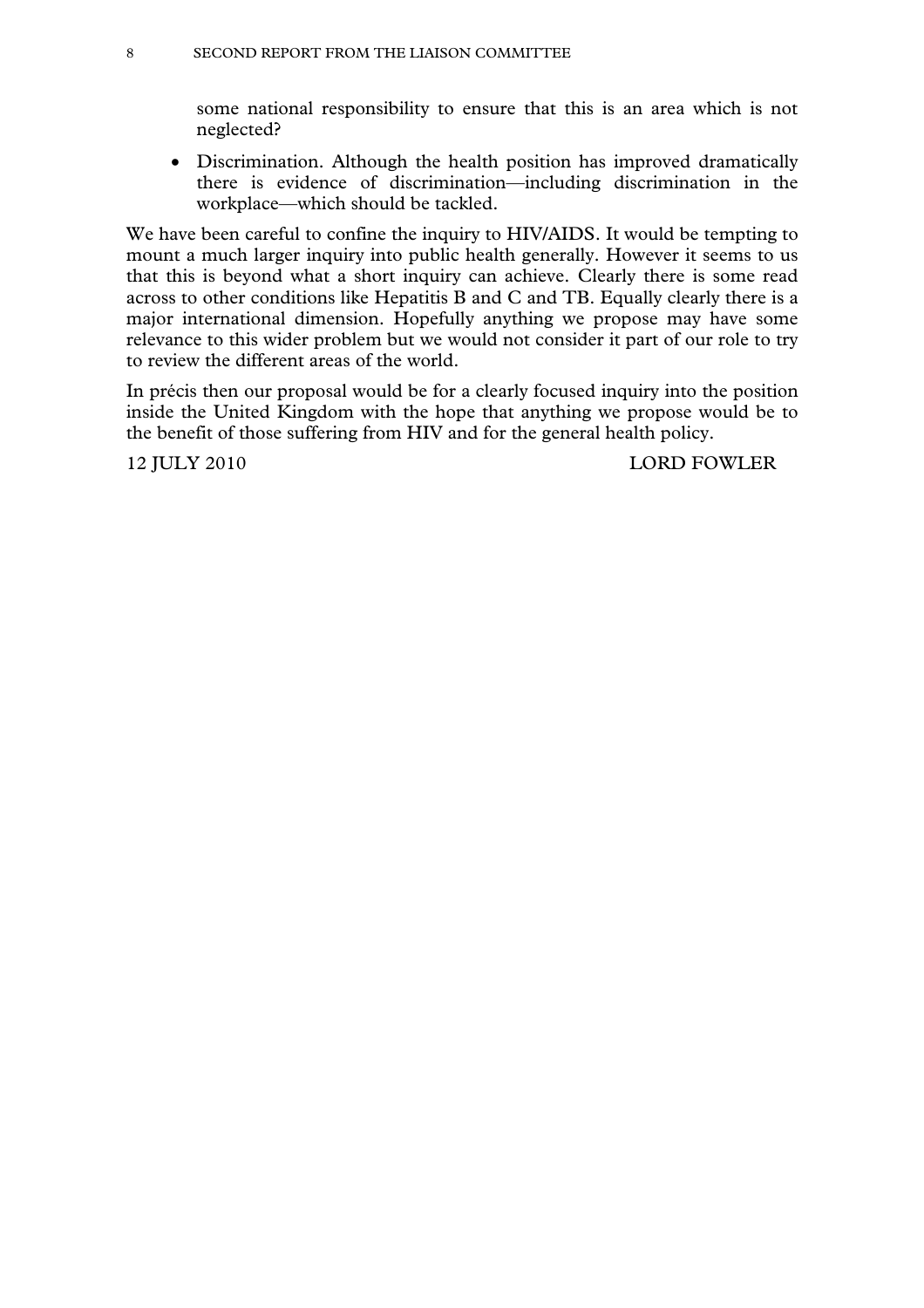# **APPENDIX 2: LETTER TO LORD BRABAZON OF TARA FROM LORD RAMSBOTHAM**

# **Regulation Select Committee**

Four years ago Baroness Prashar and I were invited to join a one year Select Committee whose remit was regulation. However, when I attended the first meeting the Chairman, Lord McIntosh, made it clear that the only regulation he was going to examine was financial regulation. As luck would have it, we completed our work by the recess, meaning that we could not reconvene to take evidence about the Northern Rock affair which happened soon after the House had gone down.

Since then I, and many others, have become increasingly concerned at the burden of regulation that impacts on public services in particular, and I feel that the subject remains as valid a candidate for Select Committee examination as it was four years ago.

Following discussion with the Convenor, I am writing to task whether the subject could be considered as a candidate for resurrection, because I believe that it is one that has a wide remit and several years work ahead of it.

30 JUNE 2010 LORD RAMSBOTHAM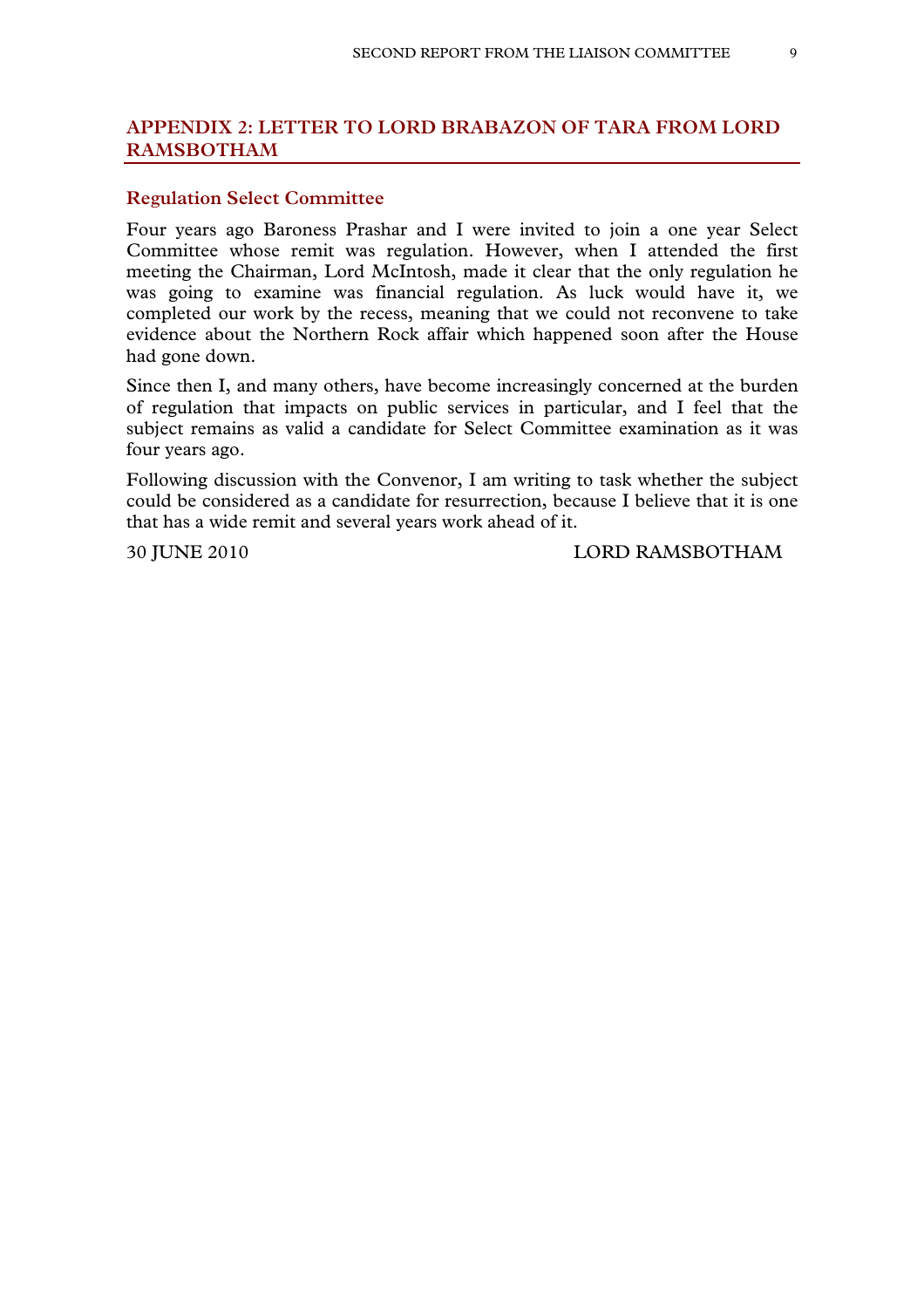# **APPENDIX 3: LETTER TO LORD BRABAZON OF TARA FROM LORD JENKIN OF RODING**

# **The UK Statistics Authority**

The Leader of the House has suggested to me that I should send to you my proposal for a Joint Select Committee of both Houses to be the body in Parliament to which the UK Statistics Authority should be accountable under the Statistics and Registration Service Act 2007. He and I discussed this proposal this morning, and we hope that you will be able to put it before the Liaison Committee. You will remember that in the last Parliament the House agreed to the same proposal, but it was rejected by the Leader of the House of Commons

I attach a Note of the proposal together with a copy of the letter which the last Leader of the House of Commons sent to Baroness Ashton of Upholland in April 2008.

# 17 JUNE 2010 LORD JENKIN OF RODING

# *Proposal for a Joint Committee of both Houses to scrutinise the work of the UK Statistics Authority*

The *Statistics and Registration Service Act 2007* established the UK Statistics Authority as an independent body at arm's length from government reporting to the UK Parliament and to the devolved legislatures on the exercise of its functions. The Statistics Authority was established on 1 April 2008 as a non-ministerial department, with residual ministerial oversight. The last Government assigned this responsibility to Cabinet Office Ministers, but decided, against advice from the House of Lords (see para 5 below), to give the scrutiny role to the House of Commons Public Administration Select Committee (PASC).

Since April 2008, PASC has held five substantive oral evidence sessions to which members and officials of the Authority have been invited to give evidence on general and specific matters.<sup>7</sup> To date, PASC has not held a substantive inquiry into official statistics and the work of the Authority; and **has not issued a single Report on this subject, with recommendations and conclusions; Parliament was led to believe that this would be its primary responsibility.** Indeed, the Government's response in 2006 to the pre-legislative consultation *Independence for Statistics* suggested that there was an expectation that "Parliament (would) play the central role in holding the statistical system to account ... and expects that there will be full accountability to Parliament for the statistical system". In practice, for whatever reason, **this simply has not happened.** 

During the passage of the *Statistics and Registration Service Bill* it became clear that Members of Parliament and Peers of all sides expected that Parliament would have significantly more involvement in holding the Statistics Authority to account than previously. The then Financial Secretary to the Treasury, John Healey MP, recognised that a Joint Committee would "enable both Houses' expertise and interest in (official statistics) to be played in" and would allow "strong and proper scrutiny"; Baroness Noakes from the Lords Opposition front bench suggested that the different "style and tone of the two Houses" would "blend very well ... to produce highly effective parliamentary scrutiny".

 <sup>7 20</sup> November 2008 (General), 5 February 2009 (Knife Crime Statistics), 26 March 2009 (Migration/ Workforce statistics), 25 June 2009 (2011 Census), and 19 November 2009 (2011 Census questions).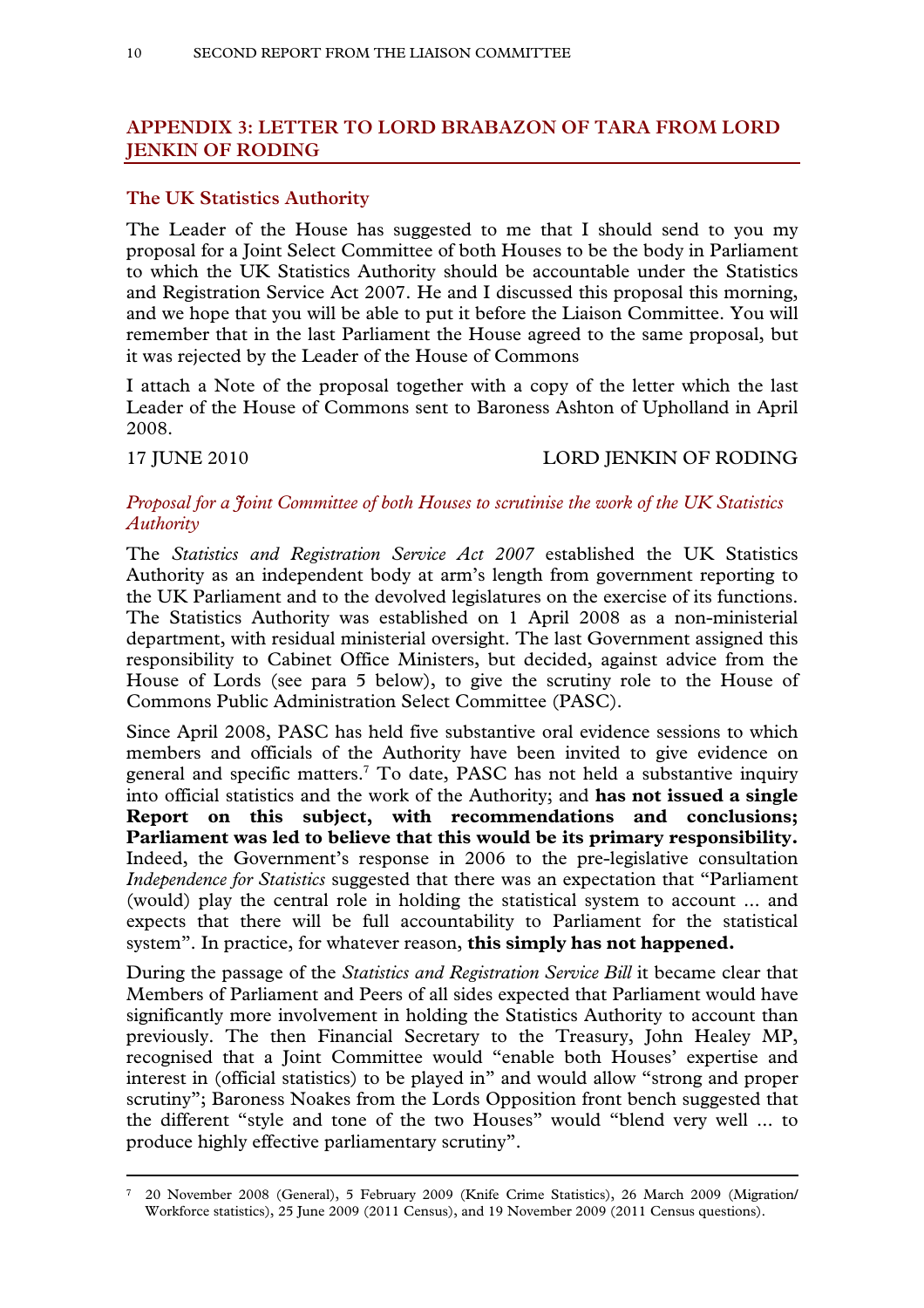In these debates, and also in a short debate in the House of Lords in November 20078 , there were a number of advocates for a Joint Committee of both Houses to undertake parliamentary scrutiny of the Authority and the UK statistical system. Supporters agreed that a "heavy-hitting parliamentary committee" would help to "enhance the status and effectiveness" of the Authority.

The House of Lords Liaison Committee considered the proposal for a Joint Committee in its First Report of the Session 2007–08, including detailed supportive memoranda from Lord Jenkin of Roding and Lord Turnbull.<sup>9</sup> The Committee gave its support in principle to the establishment of a Joint Committee of both Houses. The Committee's Report was agreed by the House on 7 February 2008 without a Division.<sup>10</sup> The then Leader of the House of Lords (Bs Ashton of Upholland) agreed to relay the views of the Committee to the then Leader of the House of Commons, The Rt Hon Harriet Harman QC MP. In her reply, Ms. Harman rejected the proposal of the Lords Liaison Committee for a Joint Committee, favouring retention of the existing scrutiny by the House of Commons only, via PASC. A copy of her letter is attached.<sup>11</sup>

This Note now proposes that the issue of Parliamentary scrutiny by a dedicated Joint Committee of both Houses should be revisited by the House of Lords, and if agreed, should be conveyed to the Leader of the House of Commons, the Rt Hon Sir George Young Bt MP.

# *Letter from Rt Hon Harriet Harman QC MP to Rt Hon Baroness Ashton of Upholland*

Thank you for your letter of 18 January, relaying the views of the Lords Liaison Committee proposing a new joint committee to scrutinise the new Statistics Authority. Please accept my apologies for the delay in replying, but I and my colleagues wished to give the issues you raised full and thorough consideration.

I am in full agreement with the Committee's view that effective Parliamentary scrutiny will be central to the successful implementation of the Government's reforms.

As you are aware, the Government does not share the Committee's belief that the Public Administration Select Committee (PASC) will not be able to undertake the role of scrutinising the Statistics Authority effectively. The PASC is well placed to fulfil the necessary strategic cross-government view that the Committee highlights.

Tony Wright, the Chair of the PASC, is very enthusiastic about the PASC's new responsibilities and keen to take up the challenge of scrutinising the Statistics Authority. We should now give Tony and his committee the opportunity to prove that they can make a success of this role.

The members of the House of Lords provided useful insight during the passage of the Bill. They will doubtless continue to do so in questions and debates in the Lords. Whilst there are precedents for Joint Committees of both Houses, these tend to be ad hoc inquiries (say, into draft bills) or highly technical (such as the Joint Committee on the Consolidation Bills). Perhaps the only real comparison is the Joint Committee on Human Rights. One of the reasons this committee was created was because neither House had much of a track record of effective scrutiny

 <sup>8</sup> HL Deb 27 November 2007, cc. 1401–14

<sup>9</sup> House of Lords Liaison Committee, First Report of Session 2007–08, 15 January 2008, HL 33

<sup>10</sup> HL Deb 7 February 2008, cc 1167–78

<sup>11</sup> Letter from Rt Hon Harriet Harman QC MP to Rt Hon Baroness Ashton of Upholland, 23 April 2008